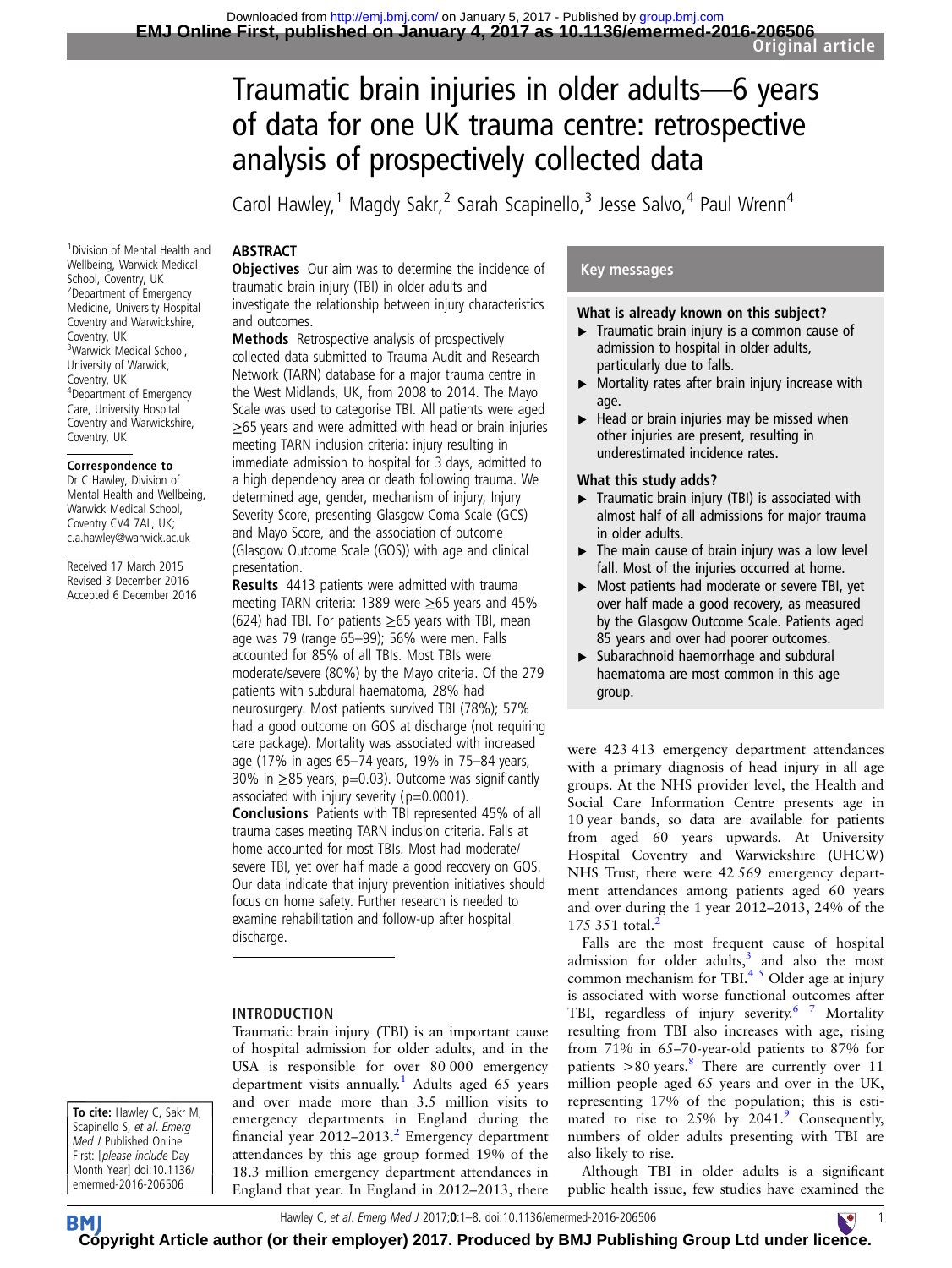# Original article

relationship between clinical presentation and outcomes.<sup>[10](#page-7-0)</sup> In the UK, the Trauma and Audit Research Network (TARN) is dedicated to the collection and assessment of data on trauma and outcomes.<sup>[11](#page-7-0)</sup> Data are collected prospectively and submitted to TARN. In 2008, UHCW commenced data collection for TARN, and has a high data completeness record compared with other trauma receiving hospitals. In March 2012, UHCW became a Major Trauma Centre.

The purpose of this study was to analyse data for UHCW submitted to TARN over a 6 year period to identify all adults aged 65 years and over admitted with head, brain or skull injuries. The study objectives were (a) to describe the epidemiology of older adults presenting with TBI and (b) to examine variables which may be predictive of short term outcome, as measured by the Glasgow Outcome Scale (GOS).

#### METHOD

Data were collected from TARN documentation over a 6 year period, from 13 September 2008 to 26 September 2014. Patients of any age with brain or skull injuries are recorded in TARN if their length of stay (LOS) is 3 days, they are admitted to a high dependency area or they die following trauma. For this study, only patients aged  $\geq 65$  years were included.

Study inclusion criteria were patients aged ≥65 years and recorded on TARN with definite, probable or possible TBI. (For comparisons between numbers of younger and older adults recorded on TARN, all adults aged 16 years and over were counted.)

Exclusion criterion was no evidence of head or brain injury.

TARN records age, gender, Glasgow Coma Scale (GCS), Injury Severity Score (ISS), location of incident, injury cause, injury description, brain imaging results, comorbidities, treatment, LOS, discharge destination and survival outcomes. The GCS is usually taken on arrival at the emergency department, except when the patient is intubated in which case the GCS at the scene is used. ISS is calculated by TARN from data supplied. It is based on the three highest Abbreviated Injury Scale scores for three separate body regions. These three figures are squared and added together to give ISS.<sup>11</sup>

#### Definition of TBI

The Mayo classification system for TBI severity was used to define TBI for the following two reasons.<sup>[12](#page-7-0)</sup> (1) It allows injury severity to be calculated using clinical descriptions instead of relying on GCS alone. Many patients recorded in TARN had a GCS of 15 with accompanying clinical data, suggesting an injury more serious than minor. (2) It allows injury severity to be calculated for patients with missing GCS data. The Mayo system classifies TBI as moderate–severe (definite), mild (probable) or symptomatic (possible).

Moderate–severe (definite) TBI if one or more of the following criteria apply:

- 1. Death due to this TBI.
- 2. Loss of consciousness  $\geq 30$  min.
- 3. Post-traumatic amnesia ≥24 hours.
- 4. Worst GCS full score in first 24 hours <13 (unless invalidated due to sedation, for example).
- 5. One or more of the following present: intracerebral haematoma, subdural haematoma, epidural haematoma, cerebral contusion, haemorrhagic contusion, penetrating TBI (dura penetrated), subarachnoid haemorrhage or brain stem injury.

Mild (probable) TBI if one or more of the following criteria apply:

1. Loss of consciousness of momentary to <30 min.

- 2. Post-traumatic amnesia of momentary to <24 hours.
- 3. Depressed, basilar or linear skull fracture (dura intact).

Symptomatic (possible) TBI if one or more of the following criteria apply:

Blurred vision; confusion; dazed; dizziness; focal neurologic symptoms; headache; or nausea.

In addition to the Mayo Scale, for patients with GCS recorded TBI was categorised as mild (GCS 13–15), moderate (GCS 9–12) or severe (GCS 3–8).<sup>[13](#page-7-0)</sup>

Probability of survival (PS) rates are also calculated by TARN. Calculations of PS have changed during the 6 year data collection period as the PS model, currently PS14, is regularly revised.[11](#page-7-0) PS is currently based on age, gender, GCS, ISS, comorbidities and outcome at 30 days.

For TARN, outcome is traditionally measured as mortality/ survival at 30 days or at discharge. Recently, there has been an emphasis on the quality of survival, hence inclusion of the GOS in TARN. Therefore, in this study, outcome was determined using GOS at discharge, which ranged from death to good recovery (no care package).

#### Statistical analysis

SPSS V.22 was used for both descriptive statistics and exploratory analysis. For comparison, age was divided into three categories 65–74, 75–84 and ≥85 years. Mechanism of injury, age at injury, clinical presentation and outcomes were examined using frequencies.

Data were analysed to test the hypothesis that TARN injury variables are related to outcome at discharge. We used  $\chi^2$  cross tabulations to explore the relationships between categorical variables. In the analyses, predictor variables were age, TBI severity (Mayo Scale), GCS, ISS, PS, LOS and LOS in critical care (LOSCC). Outcome was measured by the GOS. Non-parametric statistics were used where the assumptions of parametric statistics were not met. The independent samples t-test was used to compare means where data were normally distributed. The Mann–Whitney U test was used to compare the distribution of values between independent groups. The independent samples Kruskal–Wallis test was used to examine the relationship between continuous variables (ISS, PS, GCS, LOS, LOSCC, age) and GOS. The significance level was set at 0.05. Additionally, the characteristics of those who had neurosurgery were compared with those who did not (t-test, Mann–Whitney U test,  $\chi^2$ test), and LOS was compared between age groups (medians and IQR). The prognostic ability of the two injury severity scales (Mayo and GCS) were compared using receiver operating characteristic (ROC) analysis using the optimum cut-off for each test (the point on each curve that is closest to the upper left hand corner).

#### RESULTS

From September 2008 to September 2014, 4413 adult patients aged 16 years and over were admitted by UHCW for trauma injury and recorded on the TARN database. Of these, 1389 patients (31.5%) were aged  $\geq 65$  years, and 624 patients in this group (44.9%) had a head or brain injury. Of the 3020 patients aged 16–64 years, 1122 (37.2%) had a head or brain injury. All 624 older adults had a Mayo score recorded, 579 also had a GCS recorded, and GOS outcome was obtained for 609. [Table 1](#page-2-0) shows year by year comparisons of numbers and proportions of patients recorded on TARN with and without head trauma. The number of older adults admitted with head trauma on TARN almost trebled from 59 in 2009 to 168 in 2013 at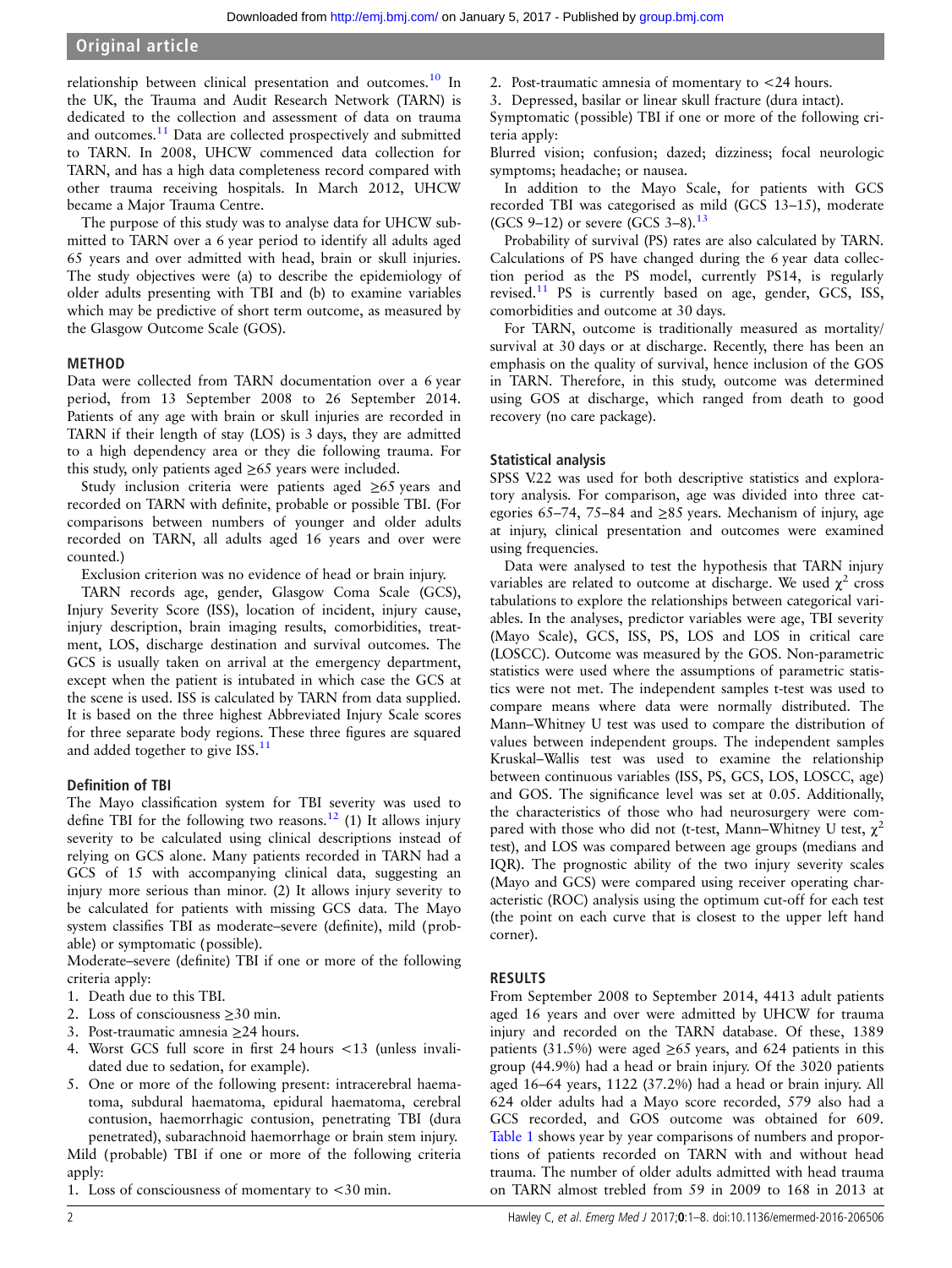<span id="page-2-0"></span>Table 1 Patients recorded on TARN with and without head trauma. Comparison of older and younger patients by year of admission

| <b>Year of admission</b>                                                                                      | Age 16-64 recorded<br>on TARN (n) | Age 16-64 with head<br>trauma (n $(%)$ ) | Age $\geq 65$<br>recorded<br>on TARN (n) | Age $\geq 65$ with<br>head trauma<br>(n (%)) | <b>Total No of adults</b><br>recorded on TARN<br>(n) |
|---------------------------------------------------------------------------------------------------------------|-----------------------------------|------------------------------------------|------------------------------------------|----------------------------------------------|------------------------------------------------------|
| 2008*                                                                                                         | 142                               | 51(35.9)                                 | 27                                       | 11(40.7)                                     | 169                                                  |
| 2009                                                                                                          | 380                               | 167(43.9)                                | 117                                      | 59 (50.4)                                    | 497                                                  |
| 2010                                                                                                          | 382                               | 153(40.0)                                | 127                                      | 59 (46.5)                                    | 509                                                  |
| 2011                                                                                                          | 431                               | 172 (39.9)                               | 161                                      | 77 (47.8)                                    | 592                                                  |
| 2012                                                                                                          | 512                               | 190(37.1)                                | 241                                      | 108 (44.8)                                   | 753                                                  |
| 2013                                                                                                          | 606                               | 207 (34.2)                               | 377                                      | 168 (44.6)                                   | 983                                                  |
| 2014†                                                                                                         | 567                               | 182 (32.1)                               | 343                                      | 142 (41.4)                                   | 910                                                  |
| Total                                                                                                         | 3020                              | 1122 (37.2‡)                             | 1393                                     | 624 (44.8)                                   | 4413                                                 |
| *3 months only.<br>t9 months only.<br>#% averaged over all years.<br>TARN, Trauma Audit and Research Network. |                                   |                                          |                                          |                                              |                                                      |

our emergency department. However, the percentage of elderly patients with head trauma remained at a similar level over time.

There were no significant differences in admissions for each month of the year, although there were slight peaks in June, August and September. There were no differences in monthly admissions when analysed by gender or age group.

#### Older adults

Most patients (505, 80.9%) were direct admissions from the field to the emergency department and not transferred to or from another hospital. Mean age was 79.2 years (SD 8.7), range 65–99 years and 55.9% were men. The three age groups had similar numbers of patients:  $65-74$  years (n=206, 33.0%), 75– 84 years (n=227, 36.4%) and ≥85 years (n=191, 30.6%).

Among the 624 patients aged  $\geq 65$  years with TBI, falls accounted for 527 (84.5%) injuries and 378 (60.6%) of these were low level falls of <2 m. Road traffic accidents accounted for 85 head injuries (13.6%), and 12 'other' categories (assaults or struck by object) accounted for the rest. There was a significant difference in injury mechanism for men and women (p<0.001, Pearson  $\chi^2$ =16.6, df=3). Men had more high level falls  $(>2 m)$  and road accidents. There was also a significant difference in injury mechanism between age groups (p<0.0001, Pearson  $\chi^2$ =46.0, df=6). Table 2 shows the mechanism of injury stratified by age. The incidence of low level falls increased with age and there were more road accidents among younger (65–74 years) adults.

Almost two thirds of head/brain injuries took place in the home (402, 64.4%); only 43 (6.9%) took place in an institution (hospital or nursing home). Eighty-five injuries took place on a road (13.6%) and 79 took place in another public area (12.7%).

Previous medical history was recorded for 505 of 624 patients; only 7 (1.1%) patients had no pre-existing medical condition, while for the remaining 498, the most common

| Table 2               | Injury mechanism by age group |                      |                          |                  |
|-----------------------|-------------------------------|----------------------|--------------------------|------------------|
| Injury mechanism      | Age 65-74<br>(n (%))          | Age 75-84<br>(n (%)) | Age $\geq 85$<br>(n (%)) | Total<br>(n (%)) |
| Fall $<$ 2 m          | 96 (46.6)                     | 137 (60.4)           | 145 (75.9)               | 378 (60.6)       |
| Fall $>2$ m           | 59 (28.6)                     | 54 (23.8)            | 36 (18.8)                | 149 (23.9)       |
| Road traffic accident | 42 (20.4)                     | 34 (15.0)            | 9(4.7)                   | 85 (13.6)        |
| Other                 | 9(4.4)                        | 2(0.9)               | 1(0.5)                   | 12(1.9)          |
| Total                 | 206 (100)                     | 227 (100)            | 191 (100)                | 624 (100)        |

medical conditions were hypertension (113, 22.7%), dementia (57, 11.4%), diabetes (41, 8.2%), arthritis (36, 7.2%), heart disease (33, 6.6%), cancer (27, 5.4%), chronic obstructive pulmonary disease (22, 4.4%) and asthma (20, 4.0%). Past medical history was either unknown (28 patients, 4.5%) or not recorded (91 patients, 14.6%).

#### Injury type and severity

A total of 4135 patients had a CT scan, of whom 96.3% had a head CT scan; 145 patients had no CT scan and 44 died before a CT was performed. [Table 3](#page-3-0) shows the most significant head or brain injury for all patients, stratified by age. There was no significant difference in type of head or brain injury between age groups (p=0.3, Pearson  $\chi^2$ =9.7, df=8). A total of 265 patients (63.2%) with a head CT had more than one area of brain injury. A subdural haematoma was taken to be the worst injury, so when a patient had both subdural haematoma and subarachnoid haemorrhage, the subdural haematoma was recorded as the most significant. Subarachnoid haemorrhage was also examined separately, and was present in 206 patients (33.0%).

ISS was available for all patients and ranged from 2 to 75, with a mean of 20.7 (SD 9.1). A PS score was available for 614 TBI patients. These ranged from 1.3 to 98.6, with a mean of 75.0 (SD 24.6).

The Mayo score was calculated for all patients: 502 (80.4%) had a moderate or severe TBI, as measured by the Mayo Scale (502, 80.4%) a further 34 (5.4%) had a mild, probable TBI; and the remainder (88, 14.1%) had a mild, possible TBI. For the 579 patients with GCS scores, the majority (439, 70.4%) had a mild injury defined by GCS 13-15 (abnormal CT results were not taken into account). There was no significant difference in severity between age groups using either classification (GCS: p=0.4, Pearson  $\chi^2$ =4.0, df=4; Mayo: p=0.06, Pearson  $\chi^2$ =9.0, df=4), [\(table 4](#page-3-0)).

#### Treatment and management

Most TBI patients aged  $\geq 65$  years were treated conservatively; 483 patients (77.4%) had no operation. Ninety-four patients (15.1%) had a neurosurgical intervention, most commonly burr hole of the cranium  $(51, 8.2\%)$  or craniectomy  $(28, 4.5\%)$ .

Of the 279 patients with subdural haematoma, 77 (27.6%) had a neurosurgical intervention. Patients who received neurosurgery were younger (t=−2.1, p=0.04, mean age 77.6 (SD 7.7) years compared with 80.0 (SD 8.9) years), and were more likely to be men (p<0.02, Pearson  $\chi^2$ =5.8, df=1). The majority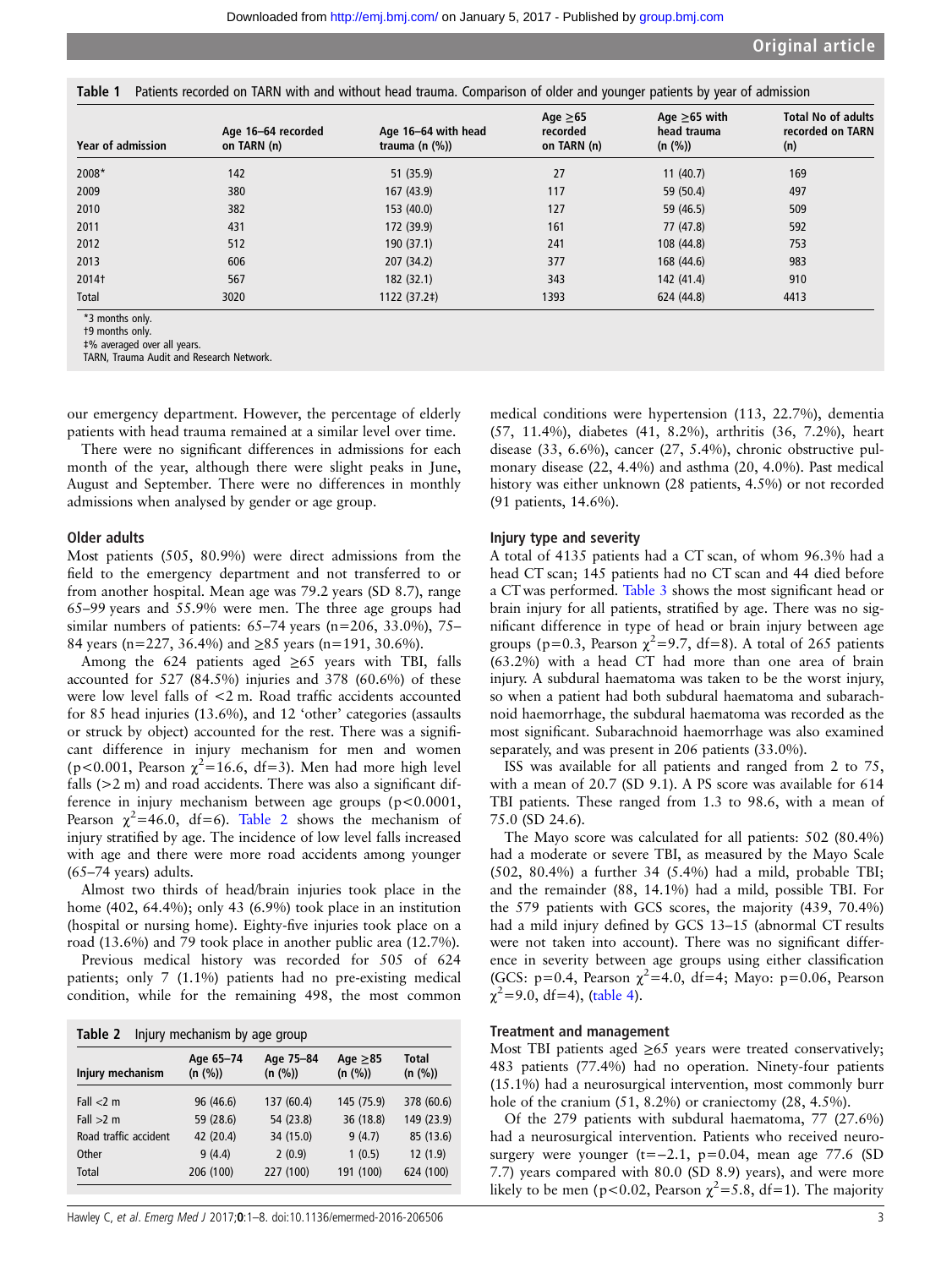## <span id="page-3-0"></span>Original article

| <b>Table 3</b> Categories of brain injury by age group |  |  |  |  |  |
|--------------------------------------------------------|--|--|--|--|--|
|--------------------------------------------------------|--|--|--|--|--|

|                                                     | Age 65-74  | Age 75-84 | Age $\geq 85$ | <b>Total</b> |
|-----------------------------------------------------|------------|-----------|---------------|--------------|
| <b>Injury</b>                                       | (n (%))    | (n (%))   | (n (%))       | (n (%))      |
| Extradural, cerebrum haematoma                      | 2(1.0)     | 3(1.3)    | 5(2.6)        | 10(1.6)      |
| Cerebrum haematoma or contusion*                    | 24(11.7)   | 35(15.4)  | 29(15.2)      | 88 (14.1)    |
| Subdural haematoma                                  | 92 (44.7)  | 99 (43.6) | 88 (46.1)     | 279 (44.7)   |
| Head, face or scalp injury including skull fracture | 41 (19.9)  | 56 (24.7) | 33 (17.3)     | 130 (20.8)   |
| Subarachnoid haemorrhage                            | 47 (22.8)  | 34 (15.0) | 36(18.8)      | 117(18.8)    |
| Total                                               | 206 (100%) | 227 (100) | 191 (100)     | 624 (100)    |

\*Includes intraventricular haemorrhage, intracerebral cerebrum haematoma and cerebrum contusions.

of patients receiving neurosurgery (70, 90.9%) had no other significant injuries (p<0.009, Pearson  $\chi^2$ =6.8, df=1). Outcomes for those having neurosurgery were not significantly better (18.2% mortality) than for those without surgery (27.2% mortality) (p=0.1, Pearson  $\chi^2$ =2.5, df=1). Patients receiving neurosurgery had higher ISS scores (Mann–Whitney U, p=0.01), but there was no difference for GCS scores (Mann–Whitney U,  $p=0.3$ ).

Median length of hospital stay was 13 days (range 1–262 days, IQR 21). Median LOSCC was 0 days (range 0–60 days, IQR 0). Patients aged ≥85 years had the longest median LOS (16 days, range 1–104, IQR 23) and patients aged 65–74 years the shortest (11, range 1–195, IQR 15). Patients aged 75– 84 years had a median stay of 14 days (range 1–262, IQR 25). There was little difference between age groups regarding LOSCC—median values were 0 for each age group (65– 74 years: range 0–60, IQR 3; 75–84 years: range 0–29, IQR 1; ≥85 years: range 0–13, IQR 0).

#### Outcomes at discharge

A total of 143 (22.9%) elderly head injured patients died following admission to UHCW. There was a significant association between age group and outcome, with the ≥85 year age group showing the highest mortality  $(32.5\%)$  (p<0.03, Pearson  $\chi^2$ =17.4, df=8). [Table 5](#page-4-0) shows GOS scores at discharge stratified by age group. Younger patients were more likely to make a good recovery, and the oldest patients had almost double the mortality rate of 65–74 year olds.

Of the 609 patients for whom GOS was obtained, 493 presented with moderate/severe TBI according to the Mayo Scale. In this group, 136 (27.6%) died, 26 (5.3%) had severe disability, 53 (10.8%) had moderate disability and 278 (56.4%) made a good recovery ([table 5\)](#page-4-0). GOS was significantly associated with Mayo injury severity (p<0.0001, Pearson  $\chi^2$ =39.4, df=6). There were more deaths in the moderate/severe group (136, 27.6%) and more good recovery in the mild, possible TBI group (63, 74.1%).

Among those who had a GCS assigned, 567 had a GOS. Of the 136 patients with moderate or severe TBI by GCS, and a GOS obtained, 80 (58.8%) died, 14 (10.3%) had severe disability, 10 (7.4%) had moderate disability and 32 (23.5%) made a good recovery. GOS was also significantly associated with GCS severity (p<0.0001, Pearson  $\chi^2$ =183.5, df=6). There were more deaths in the severe TBI group (59, 75.6%) and more good recovery in the mild TBI group (306, 71.0%).

The ability of the Mayo and GCS severity scales to predict mortality were compared using ROC analysis (fi[gure 1\)](#page-4-0). Although the area under the curve was higher for GCS (0.71, CI 0.66 to 0.77) than for Mayo (0.60, CI 0.55 to 0.64), Mayo showed greater sensitivity (0.95) than GCS (0.63). However, GCS had higher specificity (0.80) than Mayo (0.24).

#### Discharge destination

Most patients were discharged to their home or usual place of residence (343, 55.0%). Thirty-four patients (5.4%) were discharged to a different hospital and 48 patients (7.7%) were discharged to a nursing or care home. Only 36 patients were discharged to an external rehabilitation facility. [Table 5](#page-4-0) shows destination at discharge by age group. There was a significant difference in discharge destination between age groups: more patients aged ≥85 years died, fewer patients aged ≥85 years were referred for rehabilitation, fewer aged ≥85 years were

|                     | Age 65-74  | Age 75-84  | Age $\geq$ 85 years |       |
|---------------------|------------|------------|---------------------|-------|
| Injury severity     | (n (%))    | (n (%))    | (n (%))             | Total |
| Mayo                |            |            |                     |       |
| Moderate/severe TBI | 169 (82.0) | 173 (76.2) | 160 (83.8)          | 502   |
| Mild, probable TBI  | 14(6.8)    | 10(4.4)    | 10(5.2)             | 34    |
| Mild, possible TBI  | 23(11.2)   | 44 (19.4)  | 21(11.0)            | 88    |
| Total               | 206 (100)  | 227 (100)  | 191 (100)           | 624   |
| $GCS^*$             |            |            |                     |       |
| Severe TBI          | 28 (15.6)  | 30(14.1)   | 21(11.2)            | 79    |
| Moderate TBI        | 20(11.2)   | 17(8.0)    | 24 (12.8)           | 61    |
| Mild TBI            | 131 (73.2) | 166 (77.9) | 142 (75.9)          | 439   |
| Total               | 179 (100)  | 213 (100)  | 187 (100)           | 579   |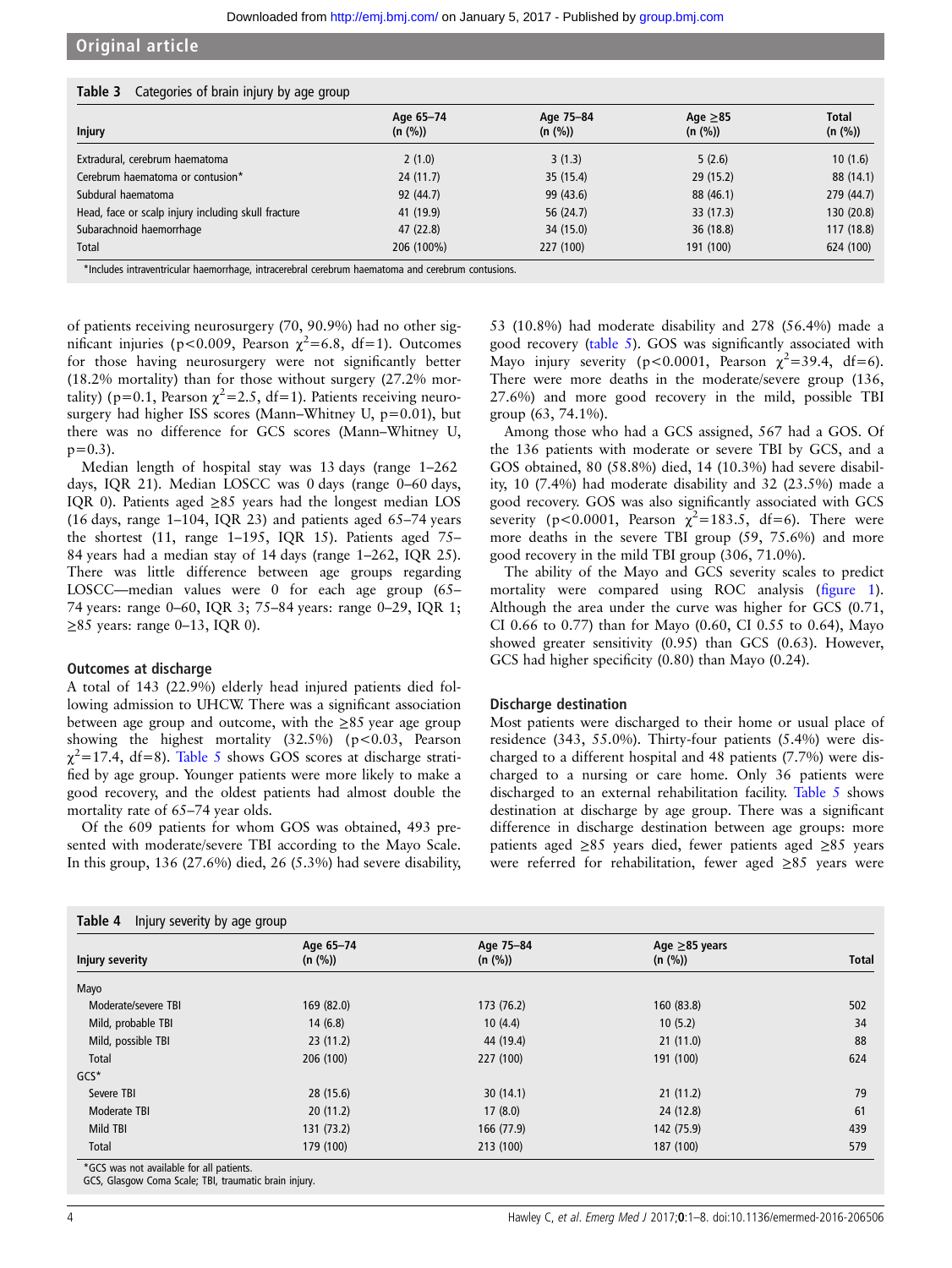<span id="page-4-0"></span>

|                          | Age 65-74  | Ages 75-84<br>(n (%)) | Age $\geq 85$ | <b>Total</b><br>(n (%)) |
|--------------------------|------------|-----------------------|---------------|-------------------------|
|                          | (n (%))    |                       | (n (%))       |                         |
| Glasgow Outcome Scale    |            |                       |               |                         |
| Death                    | 35 (17.0)  | 46 (20.3)             | 62 (32.5)     | 143 (22.9)              |
| Severe disability        | 11(5.3)    | 13(5.7)               | 5(2.6)        | 29(4.6)                 |
| Moderate disability      | 27(13.1)   | 33 (14.5)             | 19(9.9)       | 79 (12.7)               |
| Good recovery            | 127(61.7)  | 130 (57.3)            | 101 (52.9)    | 358 (57.4)              |
| Not available            | 6(2.9)     | 5(2.2)                | 4(2.1)        | 15(2.4)                 |
| Total                    | 206 (100)  | 227 (100)             | 191 (100)     | 624 (100)               |
| Discharge destination    |            |                       |               |                         |
| Usual place of residence | 132 (64.1) | 122(53.7)             | 89 (46.6)     | 343 (55.0)              |
| External rehabilitation  | 16(7.8)    | 18(7.9)               | 2(1.0)        | 36(5.8)                 |
| Mortuary                 | 35 (17.0)  | 46 (20.3)             | 62(32.5)      | 143 (22.9)              |
| Nursing/care home        | 4(1.9)     | 17(7.5)               | 27(14.1)      | 48 (7.7)                |
| Other hospital           | 11(5.3)    | 15(6.6)               | 8(4.2)        | 34(5.4)                 |
| Not recorded             | 8(3.9)     | 9(4.0)                | 3(1.6)        | 20(3.2)                 |
| Total                    | 206 (100)  | 227 (100)             | 191 (100)     | 624 (100)               |



Figure 1 Receiver operating characteristic (ROC) curve comparing Glasgow Coma Scale (GCS) and Mayo severity scores against Glasgow Outcome Scale mortality outcome (likelihood of death).

discharged home and more aged ≥85 years were discharged to a nursing/care home (p<0.0001, Pearson  $\chi^2$ =50.3, df=10). Thirty-six patients (5.8%) were readmitted to UHCW within 30 days of admission.

There was a significant association between Mayo severity score and discharge destination (p<0.0001, Pearson  $\chi^2$ =72.68,

df=10). Most patients with mild, possible TBI (61.4%) were discharged to their usual place of residence compared with 53.8% of those with moderate/severe TBI. Twenty-seven patients (5.4%) in the moderate/severe group were referred for rehabilitation compared with 4 (11.8%) in the mild, probable group and 5 (5.7%) in the mild, possible group.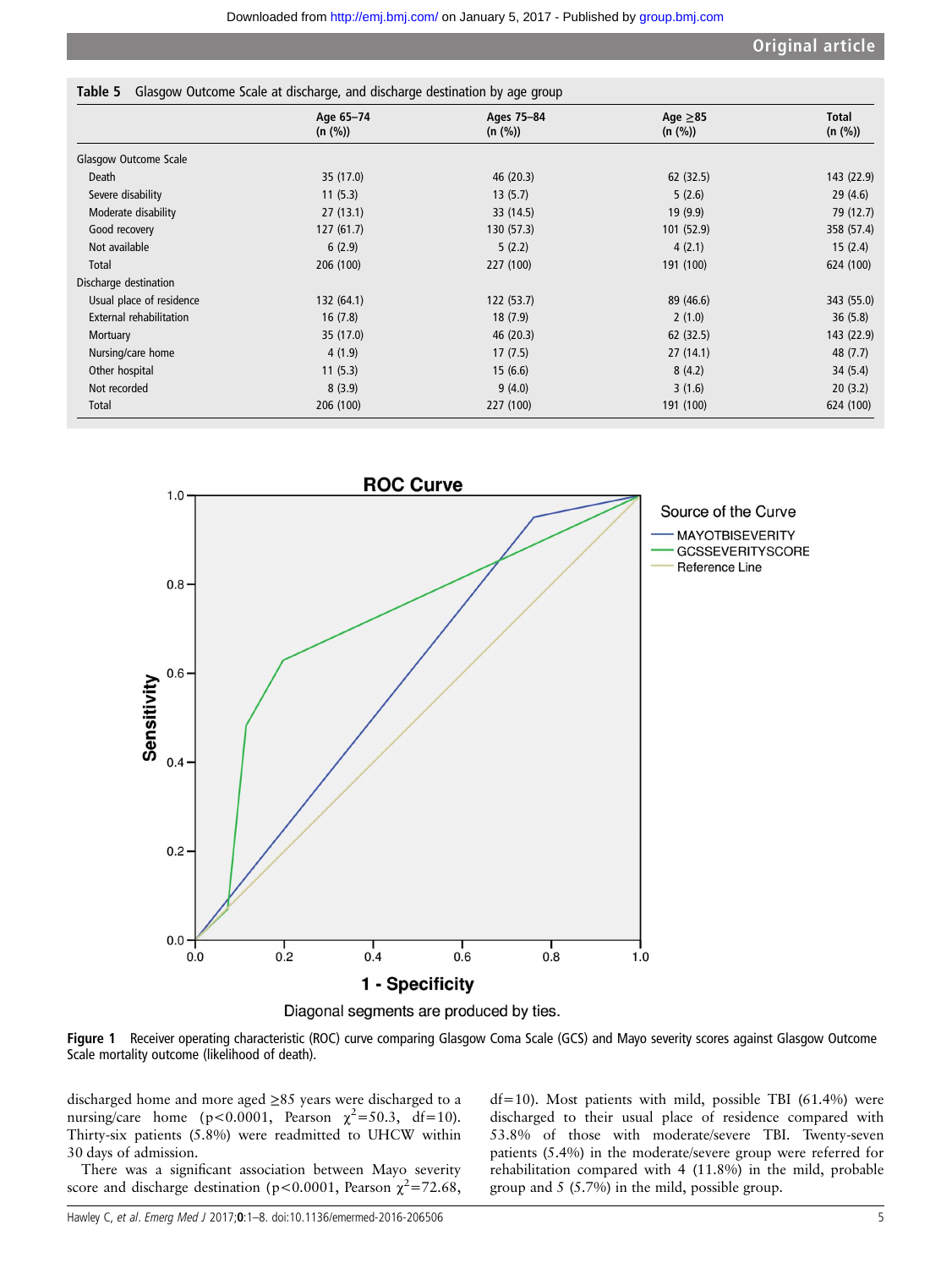

Figure 2 (A) Box plot of Glasgow Outcome Scale (GOS) and Injury Severity Score (ISS). (B) Box plot of GOS and probability of survival (PS). (C) Box plot of GOS and Glasgow Coma Scale (GCS). (D) Box plot of GOS and length of stay. (E) Box plot of GOS and length of stay (LOS) in critical care. (F) Box plot of GOS and age.

#### Prediction of outcome in TARN

GOS outcomes at discharge were compared with predictor variables (ISS, PS, GCS, LOS, LOSCC, age). There were significant relationships (p=0001) between GOS scores and all predictor variables. GOS scores were worse in patients with higher ISS, PS and age, and better in those with higher GCS. LOSCC was associated with worse GOS whereas patients with the lowest overall LOS were more likely to have a good recovery (figure 2A–F).

#### **DISCUSSION**

Almost half of all trauma patients aged ≥65 years have TBI. Most TBIs were moderate/severe (80%) according to the Mayo Scale. Increased age was associated with higher mortality and greater disability among survivors. Just over half of the patients with TBI were men. Falls accounted for 85% of TBIs. For patients ≥aged 85 years, a low level fall was the most common cause of brain injury. Most brain injuries occurred in the home. The most frequently occurring brain injury for all age groups was a subdural haematoma. Most patients were discharged to their usual place of residence, most frequently their own home. Only 5.8% were discharged to an external rehabilitation facility. ISS, LOS, LOCC, PS, Mayo and GCS scores were associated with GOS scores at discharge.

#### **Strengths**

This study used data collected over a 6 year period for an unselected patient group and is thus able to identify admission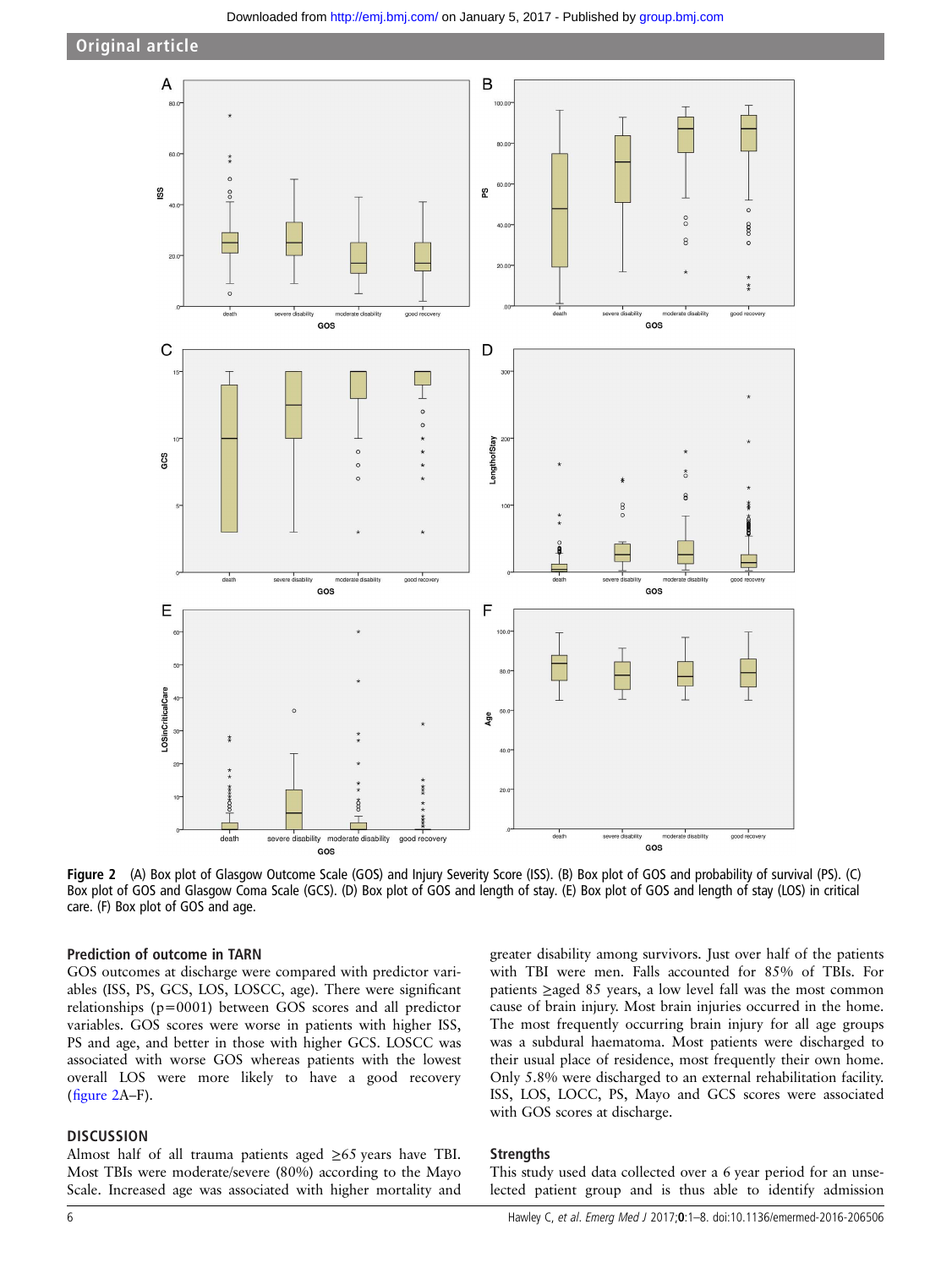trends over time. TARN data are subject to quality control and data checks to ensure consistency in recording and data accuracy. UHCW has high data completeness compared with other trauma receiving hospitals contributing to TARN.

#### Limitations

We identified all patients on TARN who had head trauma. Some patients with mild TBI may have been recorded on TARN because of additional serious injuries or another acute medical condition. There are also likely to be many older patients with mild TBI who are not recorded on TARN, so we have not identified all older patients admitted to UHCW with head trauma.

Only since November 2014 have TARN followed patients post discharge by obtaining final outcome details via linkage with the Office of National Statistics data, and therefore longterm outcomes are unknown for this study period. Here a good outcome was recorded when the patient was discharged without a care package arranged by the hospital. When a patient was discharged back to a nursing home, the hospital did not normally arrange a care package, and thus although a 'good' outcome was recorded the patient is likely to have had significant care needs.

#### Comparison of findings with previous studies

We found an increasing number of hospital admissions for TBI among older adults. This finding is consistent with previous studies.[10 14](#page-7-0) In the USA, the age adjusted rate of hospitalisation for adults aged  $\geq 65$  years is reported as 156 per 100 000, more than double the rate of  $60.6$  for the general population.<sup>[15](#page-7-0)</sup> In high income countries, the absolute incidence of TBI in older adults has been steadily increasing as a result of increased life expectancy and greater mobility.<sup>16 1</sup>

In this study, falls were found to be the most common mechanism of injury. Previous research has identified falls as the leading cause of TBI in older adults.<sup>[4 10 18](#page-7-0)</sup> We found low level falls to be most common in the oldest age group. Similarly, Sterling *et al*<sup>[4](#page-7-0)</sup> reported that 'same level' falls result in serious injury 30% of the time in patients aged  $\geq 65$  years compared with 4% in patients aged <65 years. They also found that for patients aged  $\geq 65$  years, same level falls were 10 times more common as a cause of death than for patients <65 years.

Several studies have identified increased age as a factor prognostic of mortality following TBI.<sup>18–22</sup> In our study, mortality after TBI was highest in patients aged ≥85 years at 32%, almost double the rate among 65–74 year olds. However, in our group of patients with TBI of any severity, mortality was unsurprisingly much lower than the 87% reported by Patel et al among patients recorded on TARN with severe head injury (GCS  $\langle 9 \rangle$ .

We found almost equal numbers of men and women with TBI, which differs from epidemiological studies of younger adults and children. However, other studies of TBI in older adults have reported a similar gender split—for example, 55% men by Utomo et al in Australia, and 50% men by Susman et al in the USA.<sup>7</sup> <sup>18</sup>

Forty-five per cent of patients in our study had subdural haematoma. Most patients had at least one comorbidity, and many are likely to have been taking medications for pre-existing conditions which may have increased their risk of haemorrhagic contusions and subdural haematomas.[17](#page-7-0) One third of our patients had a subarachnoid haemorrhage. The presence of subarachnoid haemorrhage or subdural haematoma is associated with elevated mortality rates. $23^{24}$ 

Just over a quarter of patients with subdural haematoma received neurosurgical intervention; they were more likely to be men and in the younger age groups. As increased age is a strong

Hawley C, et al. Emerg Med J 2017;0:1–8. doi:10.1136/emermed-2016-206506 7

predictor of mortality in prognostic models of outcome, it is likely that neurosurgery was offered to those patients thought most likely to benefit.<sup>[8 19 22](#page-7-0)</sup> However, the finding regarding a gender difference needs further exploration. While we found no significant difference in outcome among those with or without neurosurgery, the study was not powered for this outcome, nor were potential confounders assessed.

#### Implications of the study

The silver tsunami is coming. The number of elderly trauma patients is on the increase. These patients can present with serious injuries from seemingly benign mechanisms. In this study, it was clear that low level falls caused most injuries. Most of this trauma occurred at home. Home safety and education for falls prevention is of paramount importance in reducing such serious injuries. These measures will save lives and be cost effective compared with the lost lives and LOS in hospital. In the USA, it has been estimated that fall related medical costs among people aged ≥65 years amounted to 19 billion US\$ for non-fatal and US\$ 0.2 billion for fatal injuries in  $2006<sup>25</sup>$  Our findings are generalisable to other hospitals in developed countries with aging populations.

The GCS score that guides clinicians to perform a CT scan after head injuries appears to be an unreliable tool for older patients, as many had abnormal findings despite a presenting GCS of 15 or 14. The accuracy of GCS to reflect the severity of injury in older patients has recently been questioned, and there have been calls for modification of GCS severity criteria for elderly patients.<sup>[26 27](#page-7-0)</sup> Swann and Teasdale reported that the risk of an intracranial haematoma in patients with GCS 15 increases from 1 in 31 300 if there are no other clinical features, to 1 in 29 if accompanied by skull fracture and post-traumatic amnesia. $28$  In this study, the Mayo severity scale proved to be a more sensitive measure of outcome than the GCS severity scale and will be a useful tool in planning discharge, rehabilitation and care facility following discharge. It will also be useful in enabling clinicians to better advise patients and their families about future limitations and disabilities. However, ROC analysis showed that GCS has greater specificity than Mayo in predicting death from TBI, and thus GCS may be more useful in informing clinicians at an early stage about which patients will benefit from surgery or intervention versus those who should be treated conservatively when the PS is low.

This study has highlighted the importance of clinicians remaining vigilant when dealing with elderly patients presenting with trauma as many patients had serious brain injuries after low level trauma. Falls are a major cause of TBI in the elderly, most taking place at home. Falls prevention strategies should target these high risk groups.

#### Future research

This study examined short term outcomes but future research should follow-up older patients after hospital discharge as sequelae from brain injury can be long lasting. The support offered to older people after brain injury should be investigated as this study found that few were referred for rehabilitation. Awareness of brain injury among staff in nursing and care homes should be explored.

Contributors CH and MS designed the study. CH analysed the data and wrote the paper. JS collected the TARN data. SS collected additional data. All authors contributed to and commented on the final manuscript. CH and MS are guarantors. This article conforms to the STROBE V4 checklist (http://www.strobe-statement.org/ index.php?id=strobe-home).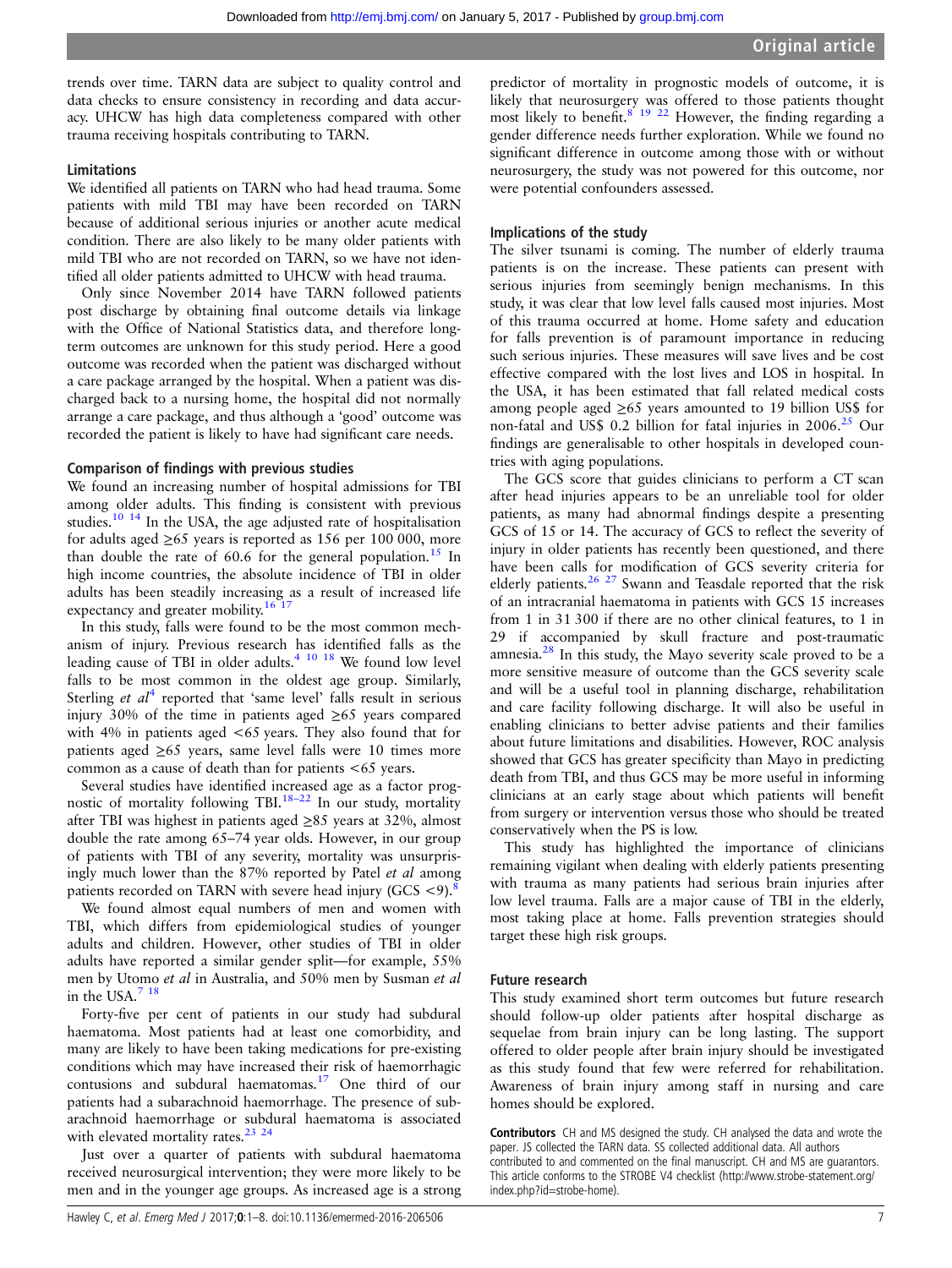# <span id="page-7-0"></span>Original article

**Funding** SS received a bursary from the University of Warwick under the University Research Scholarship Scheme. The researchers are independent of the above funding.

Competing interests None declared.

Ethics approval TARN already has ethical approval (ECC 7-05(g) 2011) for research on the anonymous data recorded in TARN.

Provenance and peer review Not commissioned; externally peer reviewed.

Data sharing statement TARN data are available at a national level from TARN.

### **REFERENCES**

- Langlois JA, Rutland-Brown W, Thomas KE. Traumatic brain injury in the United States: emergency department visits, hospitalizations, and deaths. Atlanta, GA: Department of Health and Human Services (US), Centers for Disease Control and Prevention, National Center for Injury Prevention and Control, 2004.
- 2 Health and Social Care Information Centre. Accident and emergency attendances in England—2012–2013. Published January 2014. HSCIC. [http://www.hscic.gov.uk/](http://www.hscic.gov.uk/searchcatalogue?productid=14120&q=title%3a%22accident+and+emergency+attendances%22&topics=0%2fHospital+care&sort=Relevance&size=10&page=1#top) [searchcatalogue?productid=14120&q=title%3a%22accident+and+emergency](http://www.hscic.gov.uk/searchcatalogue?productid=14120&q=title%3a%22accident+and+emergency+attendances%22&topics=0%2fHospital+care&sort=Relevance&size=10&page=1#top) [+attendances%22&topics=0%2fHospital+care&sort=Relevance&size=10&page=](http://www.hscic.gov.uk/searchcatalogue?productid=14120&q=title%3a%22accident+and+emergency+attendances%22&topics=0%2fHospital+care&sort=Relevance&size=10&page=1#top) [1#top](http://www.hscic.gov.uk/searchcatalogue?productid=14120&q=title%3a%22accident+and+emergency+attendances%22&topics=0%2fHospital+care&sort=Relevance&size=10&page=1#top) (accessed Jan 2015).
- 3 Centres for Disease Control and Prevention. Injury prevention and control: traumatic brain injury. 2013a. [http://www.cdc.gov/traumaticbraininjury/get\\_the\\_facts.html](http://www.cdc.gov/traumaticbraininjury/get_the_facts.html) (accessed Feb 2015).
- 4 Sterling DA, O'Connor JA, Bonadies J. Geriatric falls: severity is high and disproportionate to mechanism. [J Trauma](http://dx.doi.org/10.1097/00005373-200101000-00021) 2001;50:116-19.
- 5 Centres for Disease Control and Prevention. Home and recreational safety: Falls in older adults an overview. 2013b. [http://www.cdc.gov/HomeandRecreationalSafety/](http://www.cdc.gov/HomeandRecreationalSafety/Falls/adultfalls.html) [Falls/adultfalls.html](http://www.cdc.gov/HomeandRecreationalSafety/Falls/adultfalls.html) (accessed Feb 2015).
- 6 Czosnyka M, Balestreri M, Steiner L, et al. Age, intracranial pressure, autoregulation, and outcome after brain trauma. [J Neurosurg](http://dx.doi.org/10.3171/jns.2005.102.3.0450) 2005;102:450-4.
- 7 Susman M, DiRusso SM, Sullivan T, et al. Traumatic brain injury in the elderly: increased mortality and worse functional outcome at discharge despite lower injury severity. [J Trauma](http://dx.doi.org/10.1097/00005373-200208000-00004) 2002;53:219-14.
- 8 Patel HC, Bouamra O, Woodford M, et al. Clinical article: mortality associated with severe head injury in the elderly. [Acta Neurochirurgica](http://dx.doi.org/10.1007/s00701-010-0666-x) 2010;152:1353-7; discussion 1357.
- 9 Office for National Statistics. Population estimates for UK, England and Wales, Scotland and Northern Ireland, Mid-2013. 2014. [http://www.ons.gov.uk/ons/](http://www.ons.gov.uk/ons/publications/re-reference-tables.html?edition=tcm%3A77-322718) [publications/re-reference-tables.html?edition=tcm%3A77-322718](http://www.ons.gov.uk/ons/publications/re-reference-tables.html?edition=tcm%3A77-322718) (accessed Nov 2014).
- 10 Thompson HJ, McCormick WC, Kagan SH. Traumatic brain injury in older adults: epidemiology, outcomes, and future implications. [J Am Geriatr Soc](http://dx.doi.org/10.1111/j.1532-5415.2006.00894.x) 2006;54:1590–5.
- 11 The Trauma Audit and Research Network. Procedures manual. 2014. [https://www.](https://www.tarn.ac.uk) [tarn.ac.uk](https://www.tarn.ac.uk) (accessed Jan 2015).
- 12 Malec JF, Brown AW, Leibson CL, et al. The Mayo classification system for traumatic brain injury severity. [J Neurotrauma](http://dx.doi.org/10.1089/neu.2006.0245) 2007;24:1417-24.
- 13 Teasdale G, Jennet B. Assessment of coma and impaired consciousness. A practical scale. Lancet 1974;2:81–4.
- 14 Stocchetti N, Paternò R, Citerio G, et al. Traumatic brain injury in an aging population. [J Neurotrauma](http://dx.doi.org/10.1089/neu.2011.1995) 2012;29:1119-25.
- 15 Coronado VG, Thomas KE, Sattin RW. The CDC traumatic brain injury surveillance system: characteristics of persons aged 65 years and older hospitalised with a TBI. [J Head Trauma Rehabil](http://dx.doi.org/10.1097/00001199-200505000-00005) 2005;20:215–28.
- 16 Faul M, Xu L, Wald MM, et al. Traumatic brain injury in the United States: emergency department visits, hospitalizations and deaths 2002–2006. Centers for Disease Control and Prevention, National Center for Injury Prevention and Control, 2010.<http://www.cdc.gov/traumaticbraininjury/> (accessed Feb 2015).
- 17 Roozenbeek B, Maas AIR, Menon DK. Changing patterns in the epidemiology of traumatic brain injury. [Nat Rev Neurol](http://dx.doi.org/10.1038/nrneurol.2013.22) 2013;9:231-6.
- 18 Utomo WK, Gabbe BJ, Simpson PM, et al. Predictors of in-hospital mortality and 6-month functional outcomes in older adults after moderate to severe traumatic brain injury. [Injury](http://dx.doi.org/10.1016/j.injury.2009.05.034) 2009;40:973–7.
- 19 Mosenthal AC, Lavery RF, Addis M, et al. Isolated traumatic brain injury: age is an independent predictor of mortality and early outcome. J Trauma 2002;52:907–11.
- 20 Cremer OL, Moons KGM, van Dijk GW, et al. Prognosis following severe head injury: development and validation of a model for prediction of death, disability and functional recovery. [J Trauma](http://dx.doi.org/10.1097/01.ta.0000195981.63776.ba) 2006;61:1484-91.
- 21 Perel P, Arango M, Clayton T, et al., MRC CRASH Trial Collaborators. Predicting outcome after traumatic brain injury: practical prognostic models based on large cohort of international patients. **[BMJ](http://dx.doi.org/10.1136/bmj.39461.643438.25)** 2008;336:425-9.
- 22 Perel P, Prieto-Merino D, Shakur H, et al. Predicting early death in patients with traumatic bleeding: development and validation of prognostic model. **[BMJ](http://dx.doi.org/10.1136/bmj.e5166)** 2012;345:e5166.
- 23 Gaetani P, Revay M, Sciacca S, et al. Traumatic brain injury in the elderly: considerations in a series of 103 patients older than 70. J Neurosurg Sci 2012;56:231–7.
- 24 Harvey LA, Close JCT. Traumatic brain injury in older adults: characteristics, causes and consequences. [Injury](http://dx.doi.org/10.1016/j.injury.2012.07.188) 2012;43:1821-6.
- 25 Boye NDA, Van Lieshout EM, Van Beeck EF, et al. The impact of falls in the elderly. [Trauma](http://dx.doi.org/10.1177/1460408612463145) 2013;15:29–35.
- 26 Kehoe A, Rennie S, Smith JE. Glasgow Coma Scale is unreliable for the prediction of severe head injury in elderly trauma patients. [Emerg Med J](http://dx.doi.org/10.1136/emermed-2013-203488) 2015;32:613-15.
- 27 Caterino JM, Raubenolt A, Cudnik MT. Modification of Glasgow Coma Scale criteria for injured elders. [Acad Emerg Med](http://dx.doi.org/10.1111/j.1553-2712.2011.01164.x) 2011;18:1014-21.
- 28 Swann IJ, Teasdale GM. Current concepts in the management of patients with so-called 'minor' or 'mild' head injury. Trauma 1999;1:143-55.